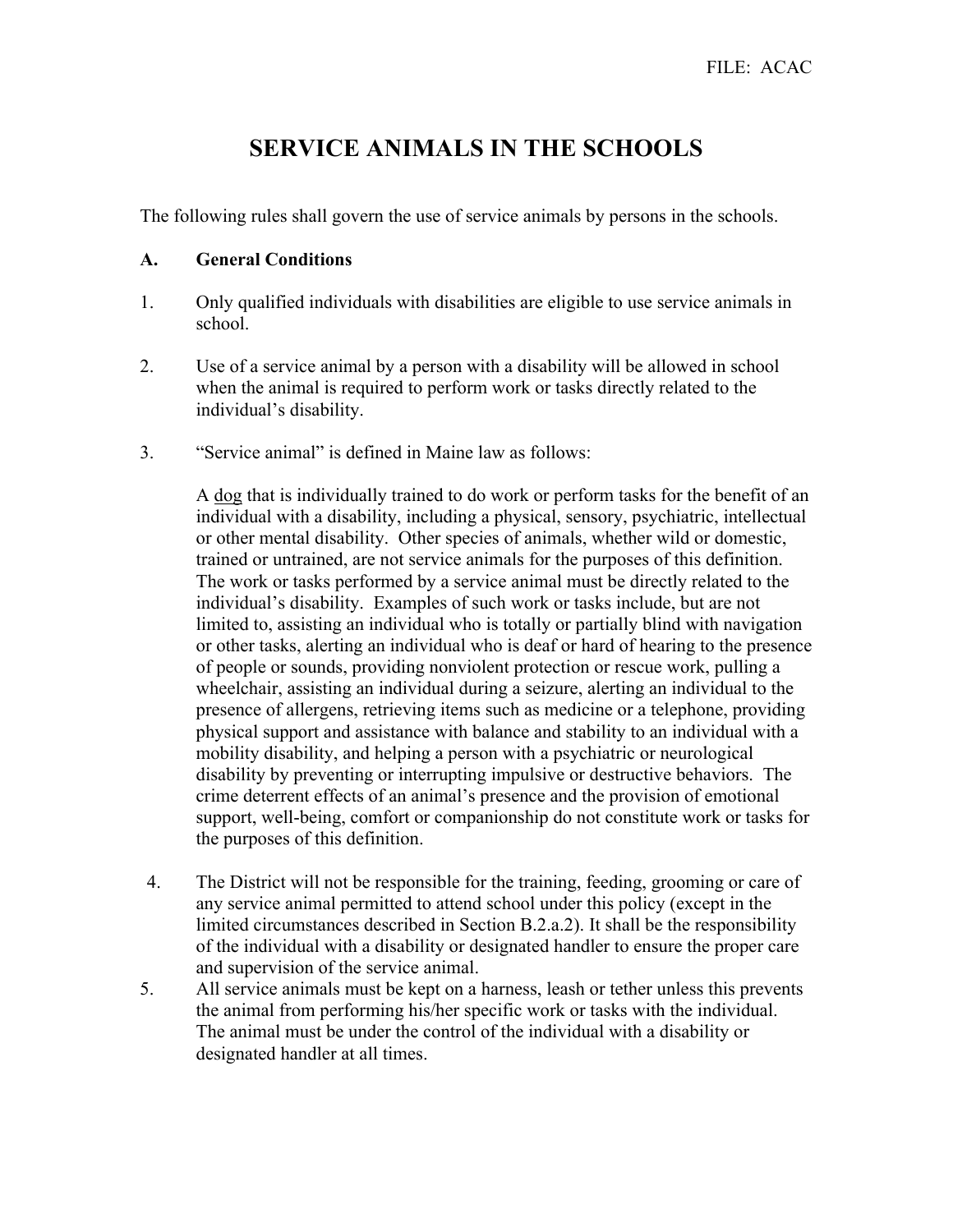- 6. The individual with a disability (or in the case of a student, the student's parent(s)) is liable for any damage to school or personal property and any injuries to individuals caused by the service animal.
- 7. Individuals with service animals may access the same areas that individuals without disabilities are authorized to access.

## **B. Administrative Review of Service Animals**

- 1. Whenever a service animal is in school or on school property (and it is not obvious that the dog qualifies as a service animal, e.g., guide dog for a blind person), a building administrator or other authorized school official may ask:
	- a. Whether the service animal is required because of a disability;
	- b. What work or task(s) the animal has been trained to perform.
- 2. When it is anticipated that a service animal is going to be in the school on a regular basis with an employee, student, volunteer or other frequent visitor to the school, the individual using the service animal (or in the case of a student, the student's parent(s)) are expected to notify the building administrator in advance.
	- a. The school shall not provide staff support to care for or control a service animal, but may provide support to a student using a service animal as needed in a particular instance (i.e., accompanying a young student who takes a service animal outside to relieve him/herself).
	- b. Any handler (parent or other person) accompanying the service animal must have approval to work in the school from the Maine Department of Education and undergo the State criminal background check.
- 3. Service animals must be properly licensed and vaccinated.

#### **C. Removal or Exclusion of Service Animals from School**

- 1. A building administrator or other authorized school official may require that a service animal be removed from the school or other school property under any of the following circumstances:
	- a. The service animal poses a direct threat to the safety of individuals at school, causes a significant disruption of school activities or otherwise jeopardizes the safe operation of the school;
	- b. The service animal demonstrates that he/she is unable to perform reliably the work or tasks which he/she was represented as being able to perform;